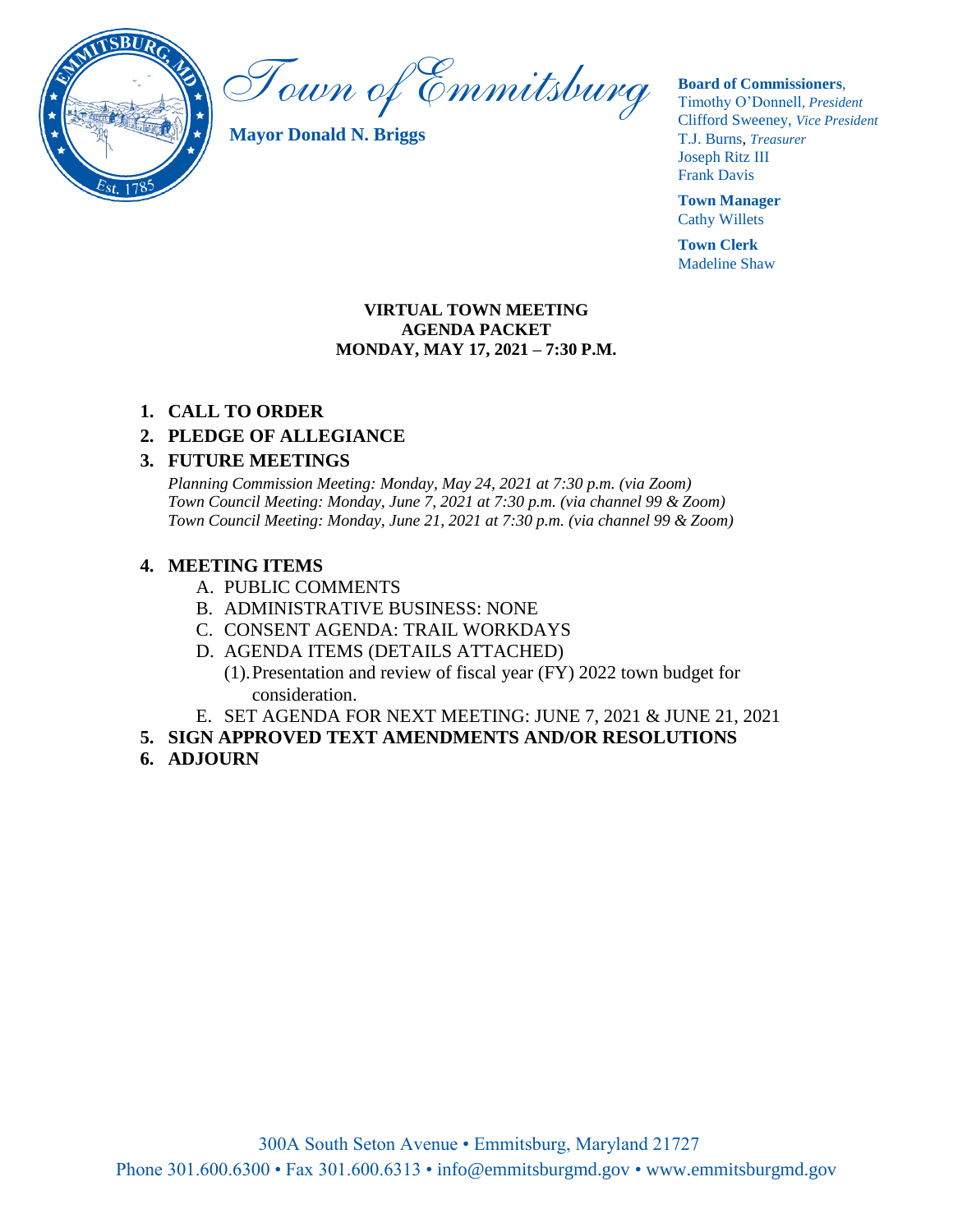## **ZOOM MEETING ACCESS INFORMATION:**

Topic: Town Meeting: May 17, 2021 Time: May 17, 2021 07:30 PM Eastern Time (US and Canada)

Join Zoom Meeting <https://us02web.zoom.us/j/84879889849>

Meeting ID: 848 7988 9849 Passcode: 21727 One tap mobile +13017158592,,84879889849#,,,,\*21727# US (Washington DC) +16465588656,,84879889849#,,,,\*21727# US (New York)

Dial by your location +1 301 715 8592 US (Washington DC) +1 646 558 8656 US (New York) +1 312 626 6799 US (Chicago) +1 669 900 9128 US (San Jose) +1 253 215 8782 US (Tacoma) +1 346 248 7799 US (Houston) Meeting ID: 848 7988 9849 Passcode: 21727 Find your local number:<https://us02web.zoom.us/u/kEbgYygIq>

The town meeting will begin at 7:30 p.m. If you would like to speak during public comment or an agenda item, you must sign-up to speak BEFORE 7:25 p.m. Sign-up to speak by emailing your name, address and topic you'd like to speak on to mshaw@emmitsburgmd.gov or calling (301) 600-6300.

You can also watch the town meeting live on cable channel 99. A recording will be posted to YouTube after (@Town of Emmitsburg).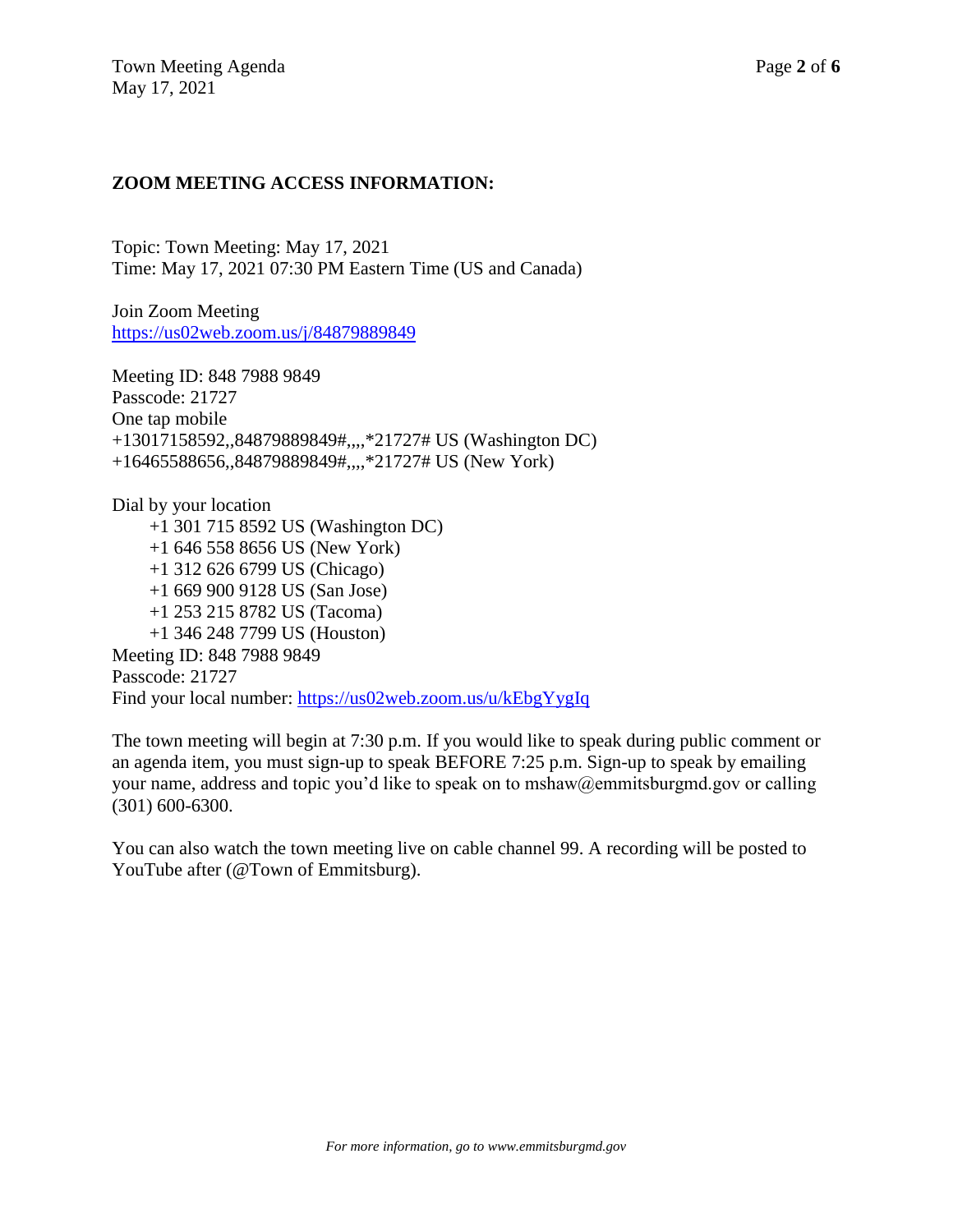# **A. PUBLIC COMMENTS**

**B. ADMINISTRATIVE BUSINESS** 

NONE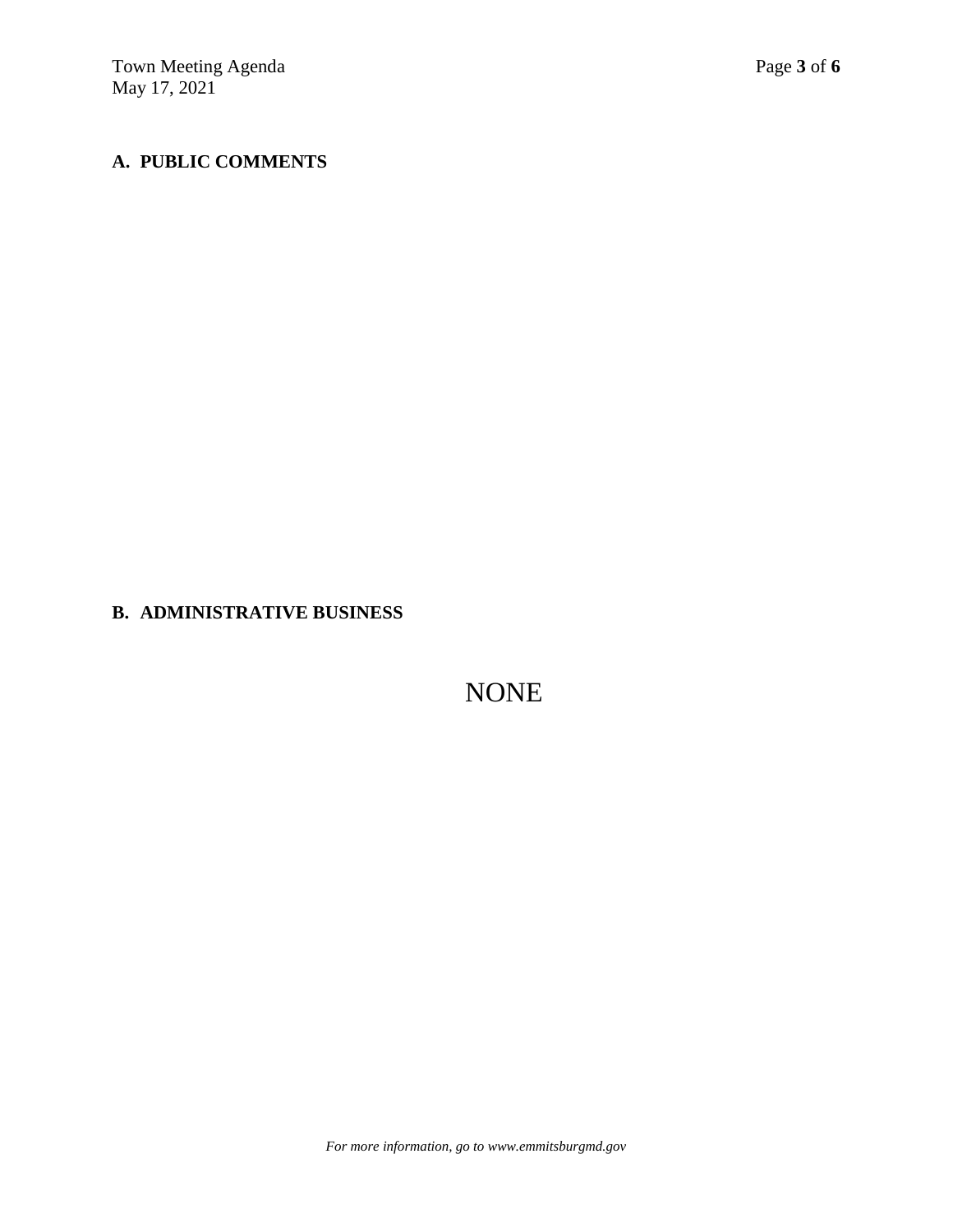# **C. CONSENT AGENDA**

**I. Multi-User Trail Workdays:** Presentation at town meeting by Commissioner O'Donnell.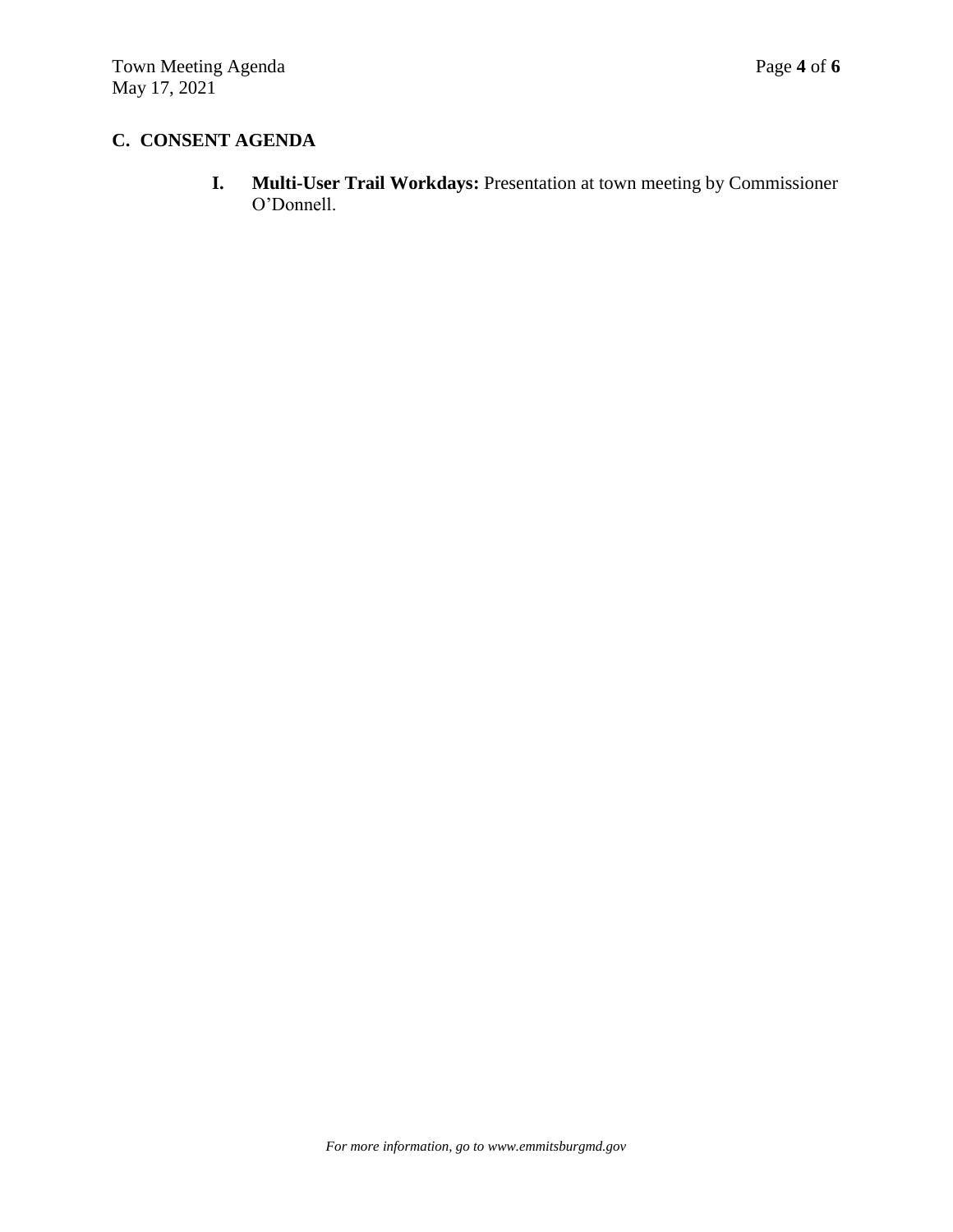### **D. AGENDA ITEMS:**

**AGENDA ITEM# 1. Presentation and review of fiscal year (FY) 2022 town budget for consideration:** Presentation at meeting by Mayor Briggs and town staff.

ORDINANCE SERIES: 2021 **Page 1 of 1** ORDINANCE NO. 21 – 10

Date:

\_\_\_\_\_\_\_\_\_\_\_\_\_\_\_\_\_\_\_\_\_\_\_\_\_\_\_\_\_

## AN ORDINANCE TO ADOPT THE BUDGET FOR THE TOWN OF EMMITSBURG FOR THE FISCAL YEAR JULY 1, 2021 THROUGH JUNE 30, 2022

\*\*\*\*\*\*\*\*\*\*\*\*\*\*\*\*\*\*\*\*\*\*\*\*\*\*\*\*\*\*\*\*\*\*\*\*\*\*\*\*\*\*\*\*\*\*\*\*\*\*\*\*\*\*\*\*\*\*\*\*\*\*\*\*\*\*\*\*\*\*\*\*\*\*\*\*\*\*\*\*\*\*\*\*

**BE IT ENACTED AND ORDAINED** by the Mayor and Board of Commissioners of the Town of Emmitsburg, Maryland, pursuant to the authority granted to them by the laws of Maryland and by Article V in the Charter of the Town of Emmitsburg, that the "Budget" attached hereto and incorporated by reference herein, be and hereby is, adopted by and for the Town of Emmitsburg for the fiscal year  $2021 - 2022$ .

**BE IT FURTHER ENACTED AND ORDAINED,** that this Ordinance shall take effect on the date on which the Mayor approves the Ordinance after passing by the Board of Commissioners or on the date on which the Board of Commissioners passes the Ordinance over the veto of the Mayor.

**PASSED** this day of , 2021. by a vote of \_\_\_\_\_\_\_for, \_\_\_\_\_\_\_against, \_\_\_\_\_\_\_ absent, and \_\_\_\_\_\_ abstain. **ATTEST: EMMITSBURG BOARD OF COMMISSIONERS**: \_\_\_\_\_\_\_\_\_\_\_\_\_\_\_\_\_\_\_\_\_\_\_\_\_\_\_\_\_\_\_\_ \_\_\_\_\_\_\_\_\_\_\_\_\_\_\_\_\_\_\_\_\_\_\_\_\_\_\_\_\_\_\_\_\_\_\_ Madeline K. Shaw, Town Clerk Timothy J. O'Donnell, President **MAYOR** \_\_\_\_\_\_\_APPROVED \_\_\_\_\_\_\_VETOED this day of  $, 2021$ . \_\_\_\_\_\_\_\_\_\_\_\_\_\_\_\_\_\_\_\_\_\_\_\_ Donald N. Briggs, Mayor I hereby certify that the foregoing Ordinance has been posted as required by Chapter 2.04 of the Emmitsburg Municipal Code. Madeline Shaw, Town Clerk

*For more information, go to www.emmitsburgmd.gov*